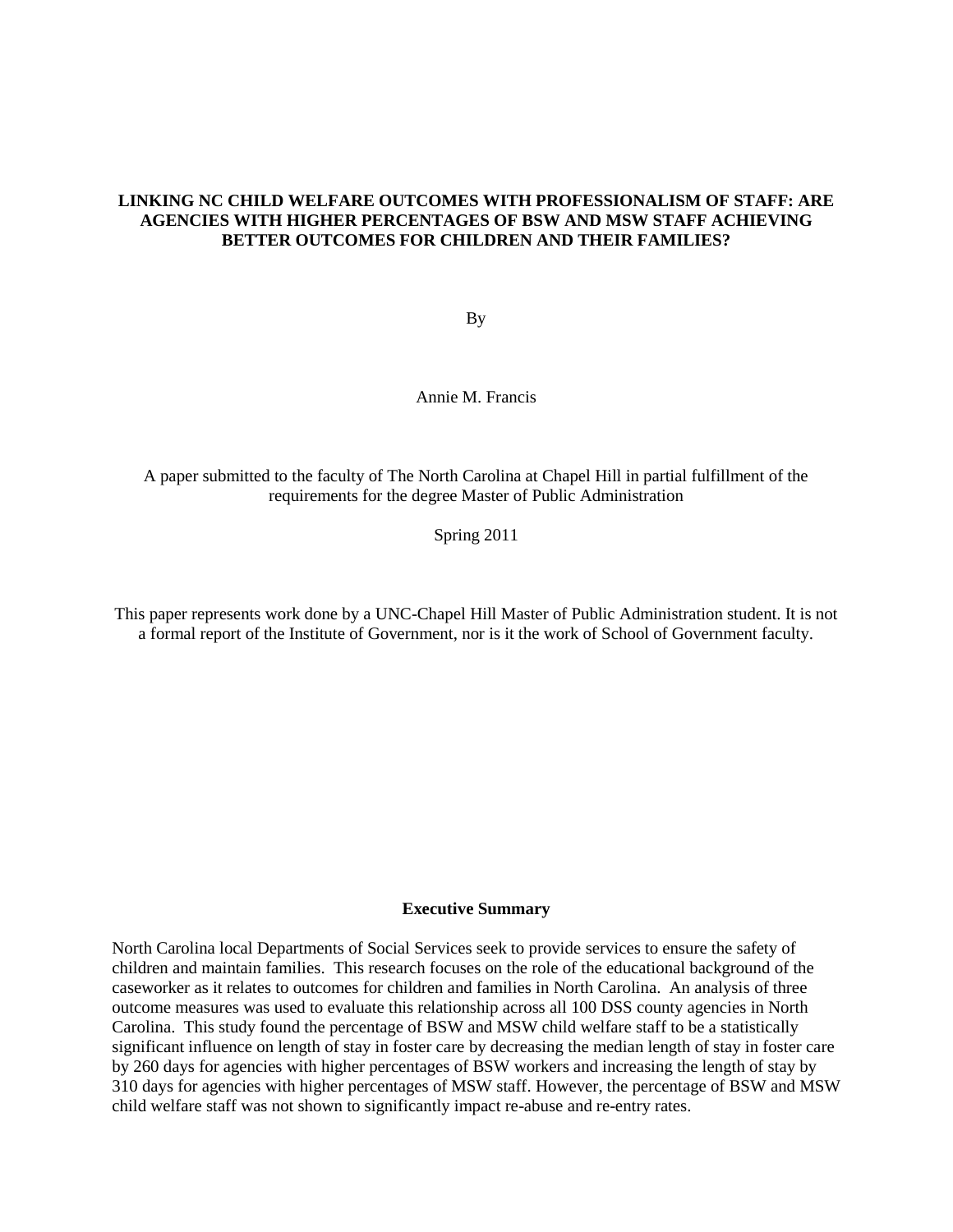### **INTRODUCTION**

"With more than 800,000 children estimated to spend some time in foster care each year, the federal government allocates approximately \$7 billion each year to states to investigate abuse and neglect, provide placements to children outside their homes, and deliver services to help keep families."<sup>i</sup> During the Federal fiscal year 2009 alone, over 3.3 million referrals alleging abuse and/or neglect were made to Child Protective Services (CPS) agencies across the nation.<sup>ii</sup> In some cases, child fatalities became the most catastrophic consequence of maltreatment, with 1,740 U.S. child fatalities reported in 2008 alone.<sup>iii</sup>

During a family's involvement with CPS, the characteristics of the following key players have the potential to influence outcomes for families: the biological parent(s), the foster or adoptive parent(s), the child, and the caseworker.<sup>iv</sup> To date, few studies have examined the direct correlation between caseworker educational background and outcomes for children and families. Because so few studies have directly addressed this topic, the following study was conducted to gain greater insight into the issue for North Carolina by addressing the question: Are agencies with more BSW (bachelors of social work) and MSW (masters of social work) staff achieving better outcomes for children and their families?

This research will examine the impact of child welfare workers' educational background on outcomes by comparing outcome data regarding length of stay in out-of-home placements (foster care), re-entry rates, and re-abuse rates with the professionalism of each of North Carolina's 100 local department of social services (i.e. BSW/MSW versus non BSW/MSW).

## **BACKGROUND AND RELEVANCE**

North Carolina has a federally mandated, state supervised, county administered, social services system. Services and benefits are therefore delivered through the local Departments of Social Services (DSS) agencies with oversight from the State.<sup>v</sup> Within local DSS agencies, CPS units have a primary mandate to protect children from and prevent further maltreatment (abuse and/or neglect).<sup>vi</sup> Children residing in highrisk environments may be removed and placed into temporary foster care while caseworkers work closely with the family to reunify the family unit. Once a child is placed back into their home, CPS may continue to provide services or refer the family to additional resources/services in an effort to prevent re-abuse and/or re-entry into foster care. This service is extremely important given that child maltreatment is the second leading cause of death for children in the US.<sup>vii</sup>

### *What are North Carolina's Child Welfare Statistics?*

Last year, North Carolina had 13,921 children in the foster care system.<sup>viii</sup> Close to forty percent of those children were under the age of five. Approximately, fifty-three percent were White and thirty-seven percent were African American.<sup>viii</sup> During 2007 (the last year assessed in this study), the number of children in custody per 1000 in North Carolina was about 7.3 and the average length of stay in foster care was about 22 months or 1.9 years. With respect to abuse and neglect, about 69,000 reports alleging abuse and neglect of children in North Carolina were made in 2008. Over 28,000 of the children involved in those cases were found to be victims of abuse and/or neglect and about 12,000 secondary reports were made.

### *What does a Typical Child Welfare Workforce Look Like? How Does North Carolina Measure Up?*

Many child welfare caseworkers have professional degrees in social work (currently less than 40 percent).<sup>ix</sup> However, this credential is not always required. Additionally, research shows that the typical child welfare worker has been on the job less than seven years and only about 21 percent have both social work education and more than five years of experience.<sup>x</sup> With respect to North Carolina, in 2007, the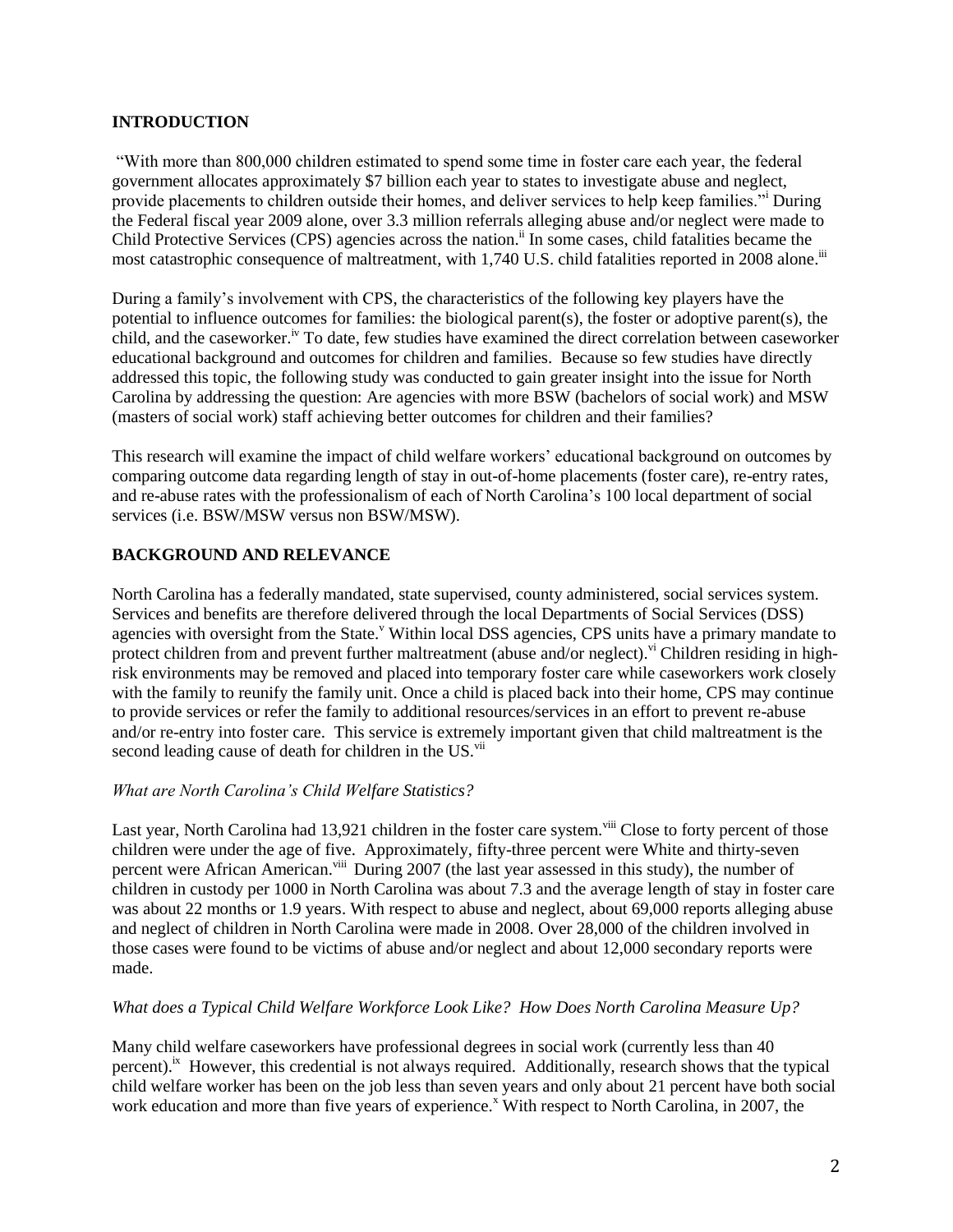number of child welfare positions across the State totaled 2,735 and approximately 43 percent of those positions were filled by BSW and MSW social workers. Ultimately, there is still much debate about what a "highly skilled child welfare workforce" means. Does it mean a higher percentage of child welfare staff with social work specific degrees or specific skill-sets? This is still to be determined in research.

### **REVIEW OF LITERATURE**

Do social workers make better child welfare workers? Current research presents conflicting answers to this question. Several studies support this assertion on the premise that social workers are more satisfied with their jobs, have greater longevity in child welfare, and are more skilled in child welfare practice than their non-social work educated counterparts.<sup>xi</sup> However, conflicting research has found no significant difference in employee performance based on educational background as rated by their colleagues.<sup>xii</sup> Contradictory evidence could be attributed to the different approaches taken to answer the question and/or because we all have different expectations of what we mean by *betterxiii* "Is *better* reflected in improved outcomes for the children and families served by child welfare agencies or is *better* related to professional commitment to serving child welfare clients, self-efficacy, ethical practices, and improved retention?"xiv

### **METHODOLOGY**

To explore this research question, two major data sources were used: county-level outcome data obtained from various resources, and demographic information regarding level of education for child welfare staff obtained from each county's annual report to the Jordan Institute for families. Additionally, a comprehensive review of literature was used to provide background information and to help establish independent variables to serve as controls for the linear regressions.

### **County-Level Data**

County-level data for length of stay in foster care, re-entry rates and re-abuse rates were obtained from the Jordan Institute for Families website. County-level data for population, unemployment rates and percent of population under 19 years of age was obtained from North Carolina State Data Center website. Data for county type was retrieved from North Carolina Rural Center website. Data regarding professionalism of North Carolina's child welfare staff was obtained from the Jordan Institute for Families with permission from the State.

### *Methods*

Multiple linear regressions using SPSS software were conducted to investigate the relationship between the three outcomes in question (length of stay in foster care, re-abuse rates, and foster care re-entry rates) and the educational backgrounds of employees during 2001-2007. Control variables included unemployment rates, county type (i.e. rural), year, county population, percent under the age nineteen, and percent of BSW/MSW child protection workers.

## **LIMITATIONS**

The results of this study should be interpreted with caution. Multiple regressions are limited to the independent variables included their design. Therefore, multiple regressions are unable to take into account other factors influencing the dependent variables of interest. Additional intervening variables could include turnover rates, parent characteristics (i.e. substance abuse issues, health/mental health concerns, etc.).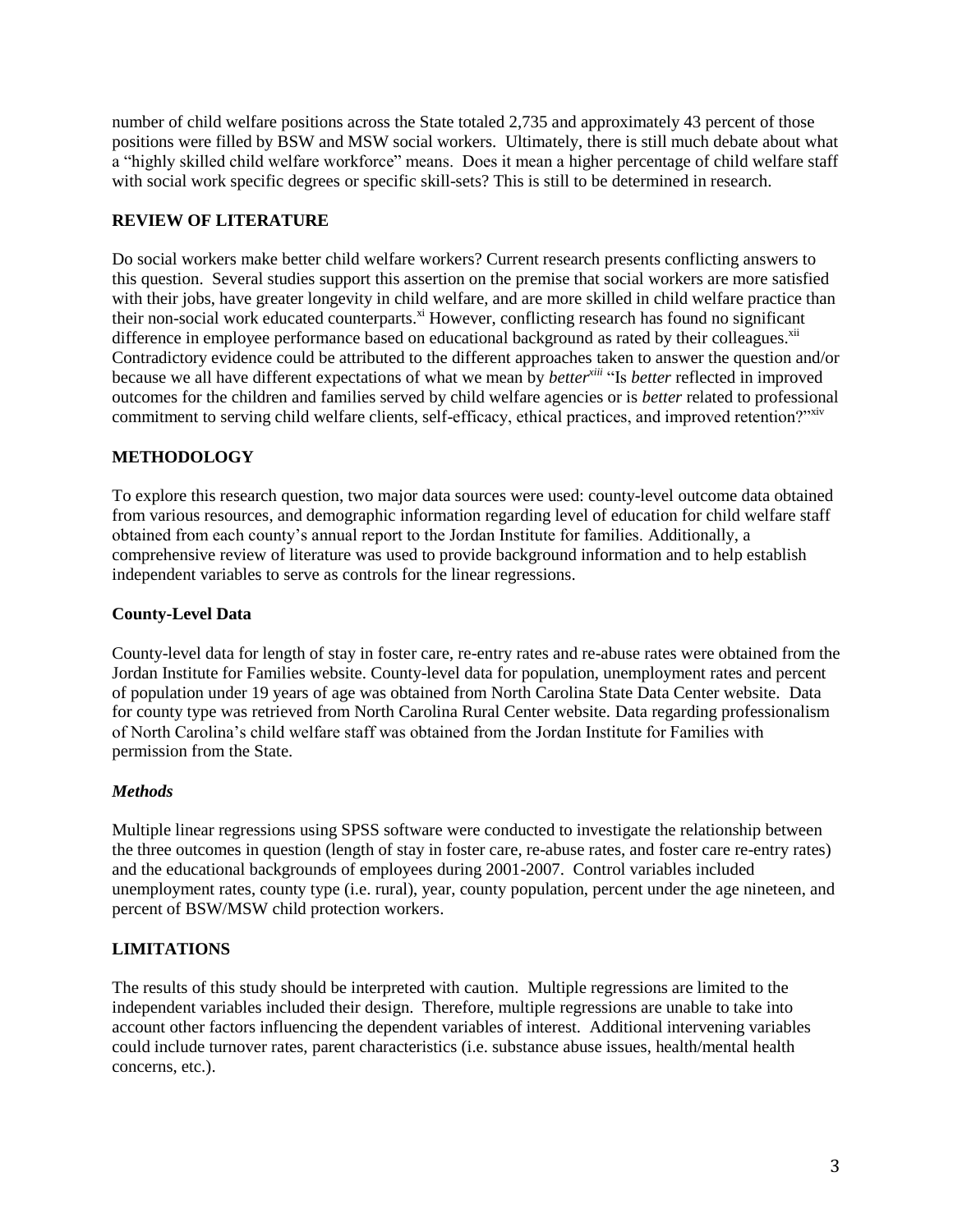Furthermore, results should be interpreted with caution given the limitations of the demographic data used for the analysis. The data used did not provide the position associated with BSW and MSW child welfare staff within child protective services (this unit may also include an adoption worker, case management and in-home services staff). Therefore, it is unknown what percentage of BSW and MSW employees directly impact the outcomes measured.

# **FINDINGS**

### *Length of Stay in Foster Care*

Several linear regressions were conducted to assess the relationship between professionalism of staff and the median length of stay in foster care for children in North Carolina (median length of stay was about 408 days during 2001-2007). Consistently, the results illustrated a positive impact on median length of stay in foster care for BSW child welfare staff and a negative impact for MSW workers. **This study found with 99 percent confidence that as the percentages of BSW child welfare staff increase, the median number of days a child stays in the foster care system decreases. However, as the percentage of MSW educated staff increases, the median number of days in foster care increases.**

### *Re-abuse Rates*

**The linear regressions for this dependent variable found no significant impact (an increase or decrease in an agency receiving a second report alleging abuse and neglect for a child) by either BSW or MSW child welfare staff.** However, variables found to impact re-abuse rates included population, county type and the percent of the population under the age of nineteen. The number of second reports was found to decrease as a county's population increases. However, the number of second reports was found to increase in rural counties and as the percent of the population below 19 increases.

### *Re-entry Rates*

Multiple linear regressions were also conducted to assess the relationship between professionalism of staff and the re-entry rates for children in North Carolina. **Consistently, the results found no significant impact by either BSW or MSW level staff on the likelihood that a child would re-enter foster care.** However, the year (2001-2007) in which a child re-entered foster care was found to be statistically significant.

### **DISCUSSION**

Given the SPSS data referenced above, only social work child welfare workers were found to considerably impact the median length of stay in foster care. However, the results illustrate a counterintuitive notion as the number of days in foster care increase with higher percentages of MSW child welfare staff. **Thus, the findings from this study suggest that only social work specific education on the bachelors level improves the outcomes in question, specifically foster care in North Carolina**.

### **AREAS FOR FUTURE RESEARCH**

This research explored only three child welfare outcomes using information from the Jordan Institute for Families website. Additional research using different data from the Jordan Institute for Families website and the SPSS model provided could also be used to access the impact of social work educated staff on following dependent variables: length of stay in first placement authority, placement stability, reunification achieved within 12 months and adoption achieved within 24 months.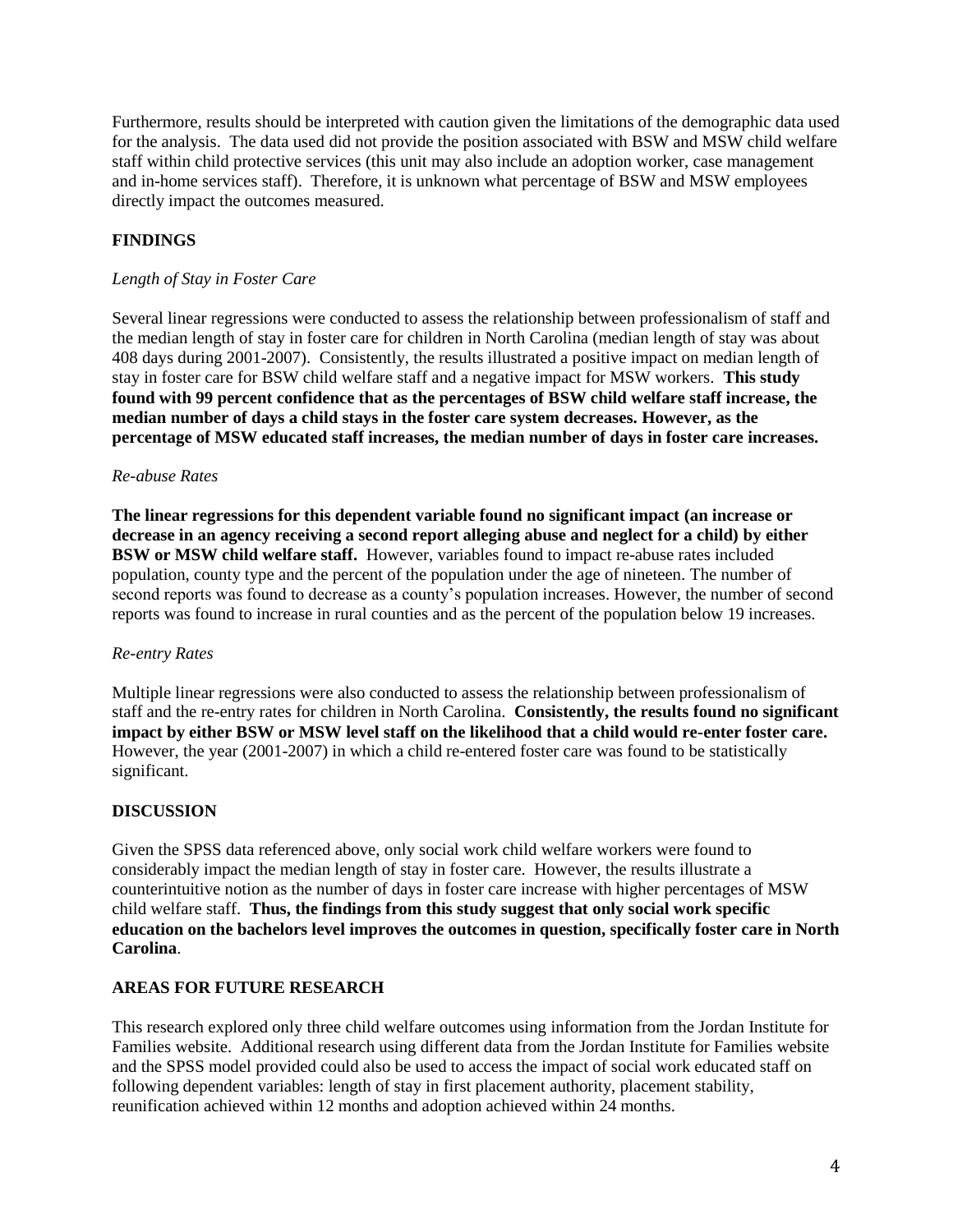Caseworker specific outcomes in foster care could also be tracked and evaluated using information obtained from 5094 forms that a worker completes each month for each child serviced by the agency (this form also tracks other demographic data such as age, race, and placement type of child.

### **CONCLUSION**

In conclusion, there is a need for prioritizing the evaluation of the relationship between the educational background of child welfare staff and measurable outcomes for families and children to ensure that North Carolina's approach to facilitating better outcomes for children is effective. Further research building on the model presented in this study regarding the impact of BSW and MSW workers should take into consideration multiple levels of independent variables, including but not limited to:

- the influence and quality of the supervisory relationship on worker efficacy and client outcomes
- the knowledge and expertise of supervisors within specific fields of child welfare practice
- the contexts for which service is delivered (organizational culture and environmental factors such as low pay, high caseloads, turnover rates etc.)
- the operation of the court system as it relates to length of stay in foster care
- characteristics of worker caseloads to assess whether BSW and MSW workers are given more difficult cases
- client satisfaction with services received by workers of different educational backgrounds
- the characteristics of the players involved (child, parents, foster parents and last but not least, the caseworker).

These findings may be useful in making critical decisions regarding programs in North Carolina designed to increase the number of BSW and MSW social workers in child welfare and local departments of social services' recruitment strategies, especially in times of huge budget cuts.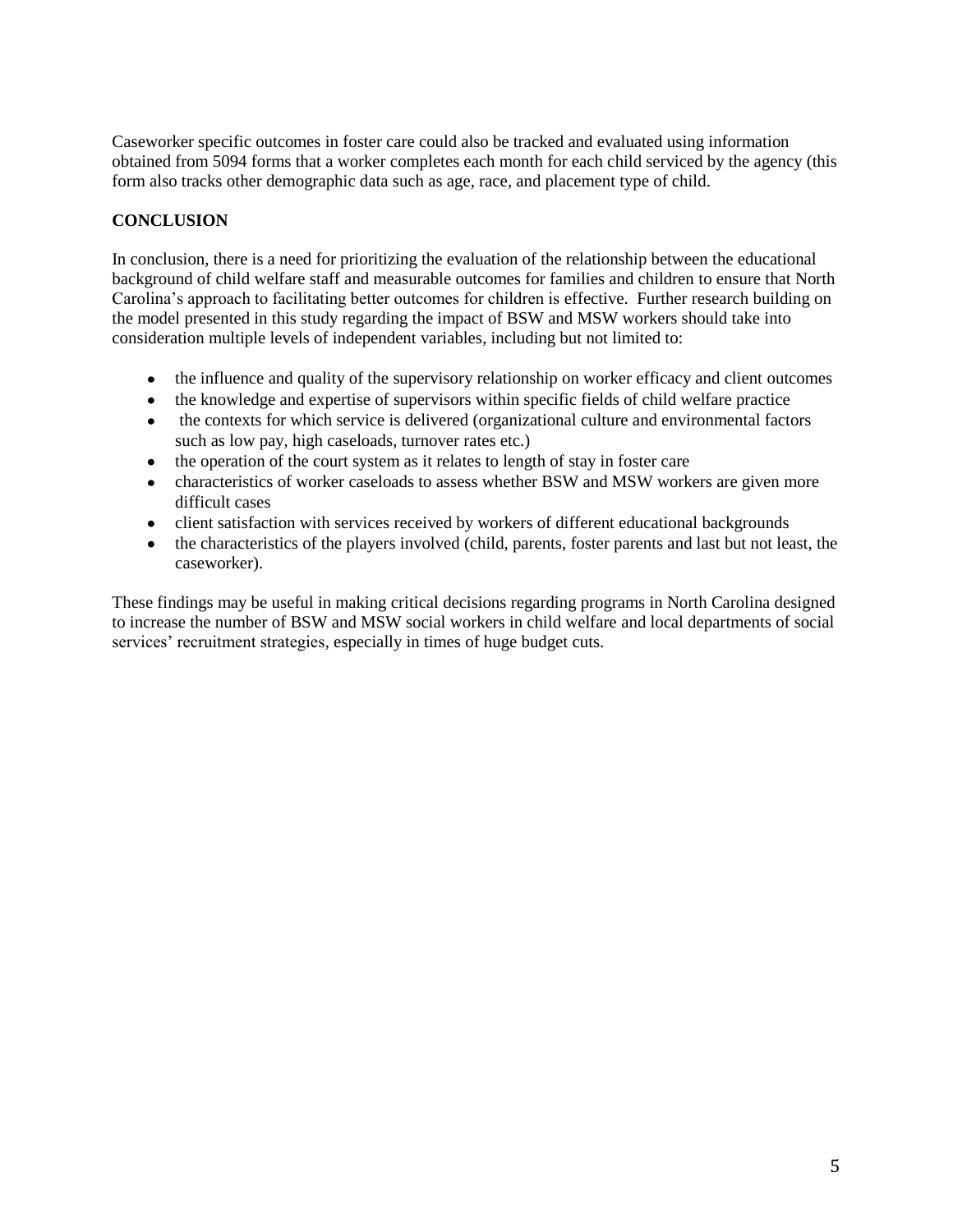## **APPENDIX A: DEFINITIONS OF CHILD ABUSE AND NEGLECT**<sup>1</sup>

### **Physical Abuse Citation: Gen. Stat. § 7B-101**

Abused juvenile means any child younger than age 18 whose parent, guardian, custodian, or caregiver:

- Inflicts or allows to be inflicted upon the child a serious physical injury by other than accidental means
- Creates or allows to be created a substantial risk of serious physical injury to the child by other than accidental means
- Uses or allows to be used upon the child cruel or grossly inappropriate procedures or cruel or grossly inappropriate devices to modify behavior.

## **Sexual Abuse/Exploitation Citation: Gen. Stat. § 7B-101**

The term abused juvenile includes any child younger than age 18 whose parent, guardian, custodian, or caregiver commits, permits, or encourages the commission of a violation of the following laws regarding sexual offenses by, with, or upon the child:

- First and second degree rape or sexual offense
- Rape of a child by an adult offender
- Sexual act by a custodian

 $\overline{a}$ 

- Crime against nature or incest
- Preparation of obscene photographs, slides, or motion pictures of the child
- Employing or permitting the child to assist in a violation of the obscenity laws
- Dissemination of obscene material to the child
- Displaying or disseminating material harmful to the child
- First and second degree sexual exploitation of the child
- Promoting the prostitution of the child
- Taking indecent liberties with the child

## **Emotional Abuse Citation: Gen. Stat. § 7B-101**

[http://www.childwelfare.gov/systemwide/laws\\_policies/state/index.cfm?event=stateStatutes.processSearc](http://www.childwelfare.gov/systemwide/laws_policies/state/index.cfm?event=stateStatutes.processSearch) [h](http://www.childwelfare.gov/systemwide/laws_policies/state/index.cfm?event=stateStatutes.processSearch)

 $<sup>1</sup>$  A better understanding of this issue and the various definitions across States' statutes may be obtained</sup> from: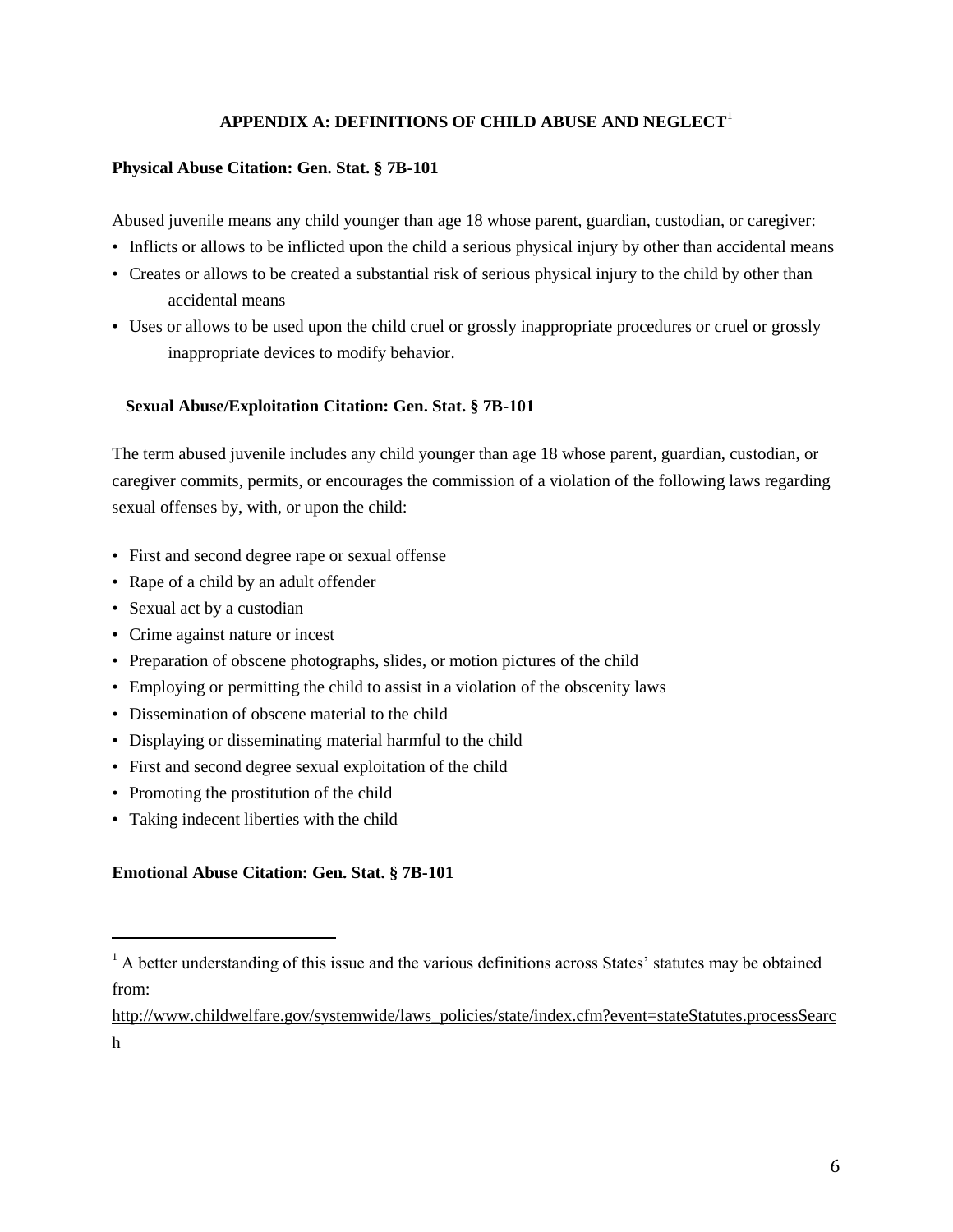The term abused juvenile includes any child younger than age 18 whose parent, guardian, custodian, or caregiver creates or allows to be created serious emotional damage to the child. Serious emotional damage is evidenced by a child's severe anxiety, depression, withdrawal, or aggressive behavior toward himself or others.

### **Neglect Citation: Gen. Stat. § 7B-101**

Neglected juvenile means a child:

- Who does not receive proper care, supervision, or discipline from his or her parent, guardian, custodian, or caregiver
- Who is not provided necessary medical or remedial care
- Who lives in an environment injurious to his or her welfare
- Who has been placed for care or adoption in violation of law

In determining whether a child is a neglected juvenile, it is relevant whether that child lives in a home where another child has been subjected to abuse or neglect by an adult who regularly lives in the home.

### **Abandonment Citation: Gen. Stat. § 7B-101**

The term-neglected juvenile includes a child who has been abandoned.

### **Standards for Reporting Citation: Gen. Stat. § 7B-301**

A report is required when there is cause to suspect that a child is abused, neglected, or dependent.

### **Persons Responsible for the Child (Caretaker) Citation: Gen. Stat. § 7B-101**

A person responsible for a child's health and welfare means:

- A parent, guardian, or custodian
- A stepparent, foster parent, or an adult member of the child's household
- An adult relative entrusted with the child's care
- Any person, such as a house parent or cottage parent, who has primary responsibility for supervising a child's health and welfare in a residential child care facility
- An employee or volunteer of a division, institution, or school operated by the department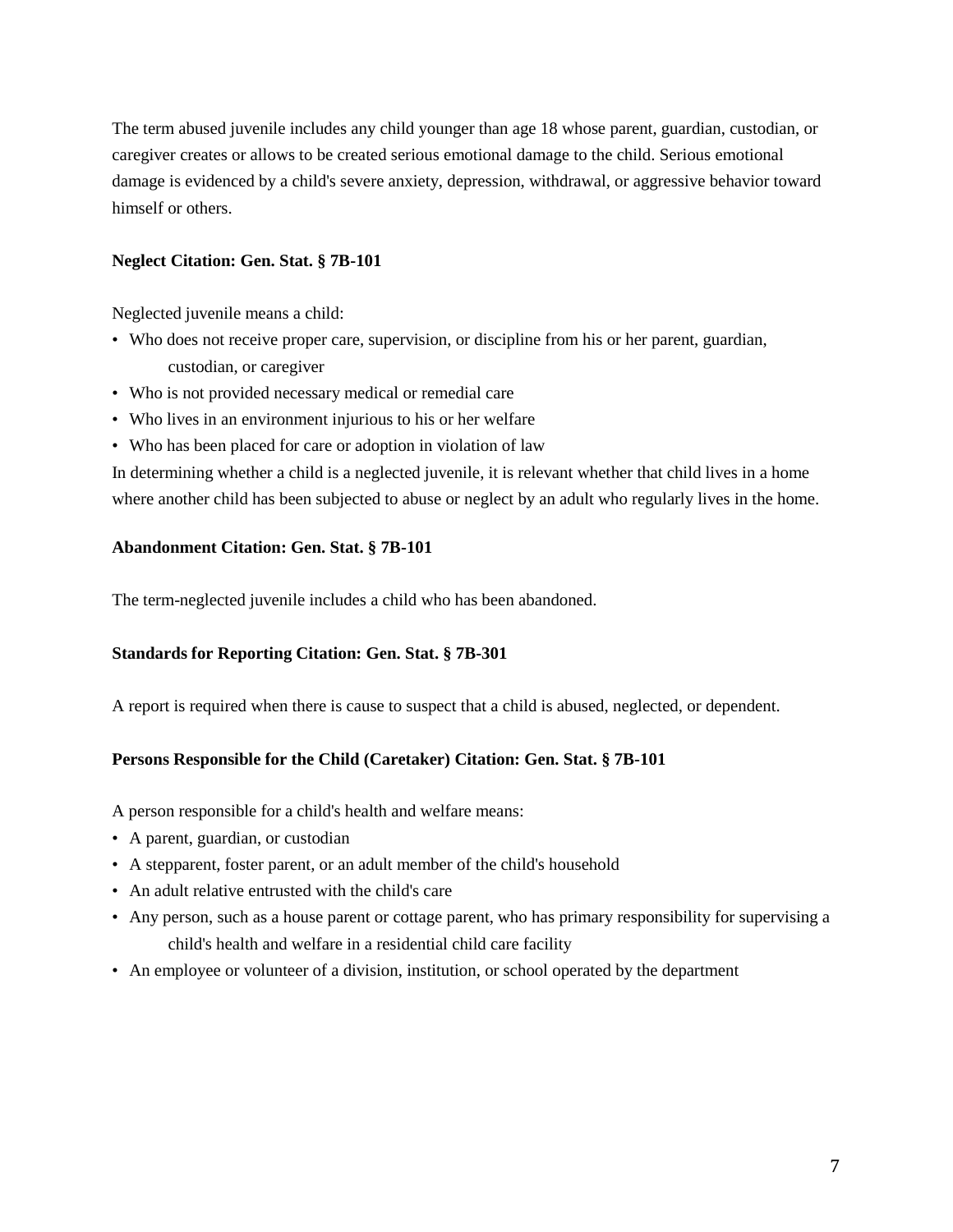# **APPENDIX B: RESULTS**

| Dependent<br>Variable | Is the<br>relationship<br>between the<br>variables in<br>question<br>significant? $x^{\text{sv}}$ | How confident are.<br>the findings about<br>that<br>significance? <sup>xvi</sup> | How much<br>of this<br>variance be<br>explained<br>across<br>counties?<br>xvii | What is the<br>impact on<br>length of<br>stay in foster<br>care? <sup>xviii</sup> | How<br>significant is<br>the<br>relationship<br>between the<br>dependent<br>variables and<br>length of<br>$stay?$ <sup>xix</sup> | How<br>confident<br>are the<br>findings? $x^{\text{xx}}$ |
|-----------------------|---------------------------------------------------------------------------------------------------|----------------------------------------------------------------------------------|--------------------------------------------------------------------------------|-----------------------------------------------------------------------------------|----------------------------------------------------------------------------------------------------------------------------------|----------------------------------------------------------|
| <b>BSW</b>            | 8.297                                                                                             | .000                                                                             | .429                                                                           | $-310.837$                                                                        | $-2.732$                                                                                                                         | .008                                                     |
| <b>MSW</b>            | 8.297                                                                                             | .000                                                                             | .429                                                                           | 260.878                                                                           | 1.503                                                                                                                            | .138                                                     |

Figure A. Linear Regression Output for Length of Stay in Foster Care

Figure B. Linear Regression Output for Re-abuse Rates

| Variable   | relationship<br>between the<br>areas in<br>question<br>significant? <sup>xxi</sup> | are the findings<br>about that<br>significance? <sup>xxii</sup> | of this<br>variance be<br>explained<br>across<br>counties? <sup>xxiii</sup> | impact on<br>re-abuse<br>rates? <sup>xxiv</sup> | is the<br>relationship<br>between the<br>dependent<br>variables and<br>re-abuse<br>rates? $x^{xx}$ | are the<br>findings? $x$ <sub>xxvi</sub> |
|------------|------------------------------------------------------------------------------------|-----------------------------------------------------------------|-----------------------------------------------------------------------------|-------------------------------------------------|----------------------------------------------------------------------------------------------------|------------------------------------------|
| <b>BSW</b> | 3.201                                                                              | .003                                                            | .022                                                                        | $-.004$                                         | $-.384$                                                                                            | .701                                     |
| <b>MSW</b> | 3.201                                                                              | .003                                                            | .022                                                                        | .020                                            | .696                                                                                               | .486                                     |

Figure C. Linear Regression Output for Re-entry Rates

| Dependent  | Is the                        | How confident                   | How much           | What is          | How               | How confident              |
|------------|-------------------------------|---------------------------------|--------------------|------------------|-------------------|----------------------------|
| Variable   | relationship                  | are the findings                | of this            | the impact       | significant is    | are the                    |
|            | between the                   | about that                      | variance be        | on foster        | the               | findings? <sup>xxxii</sup> |
|            | areas in                      | significance? <sup>xxviii</sup> | explained          | care re-         | relationship      |                            |
|            | question                      |                                 | across             | entry            | between the       |                            |
|            | significant? <sup>xxvii</sup> |                                 | counties? $x^{xx}$ | rates? $x^{xxx}$ | dependent         |                            |
|            |                               |                                 |                    |                  | variables and     |                            |
|            |                               |                                 |                    |                  | re-entry          |                            |
|            |                               |                                 |                    |                  | rates? $x^{xxxi}$ |                            |
| <b>BSW</b> | 3.287                         | .002                            | .023               | .007             | .362              | .717                       |
| <b>MSW</b> | 3.287                         | .002                            | .023               | .010             | .212              | .832                       |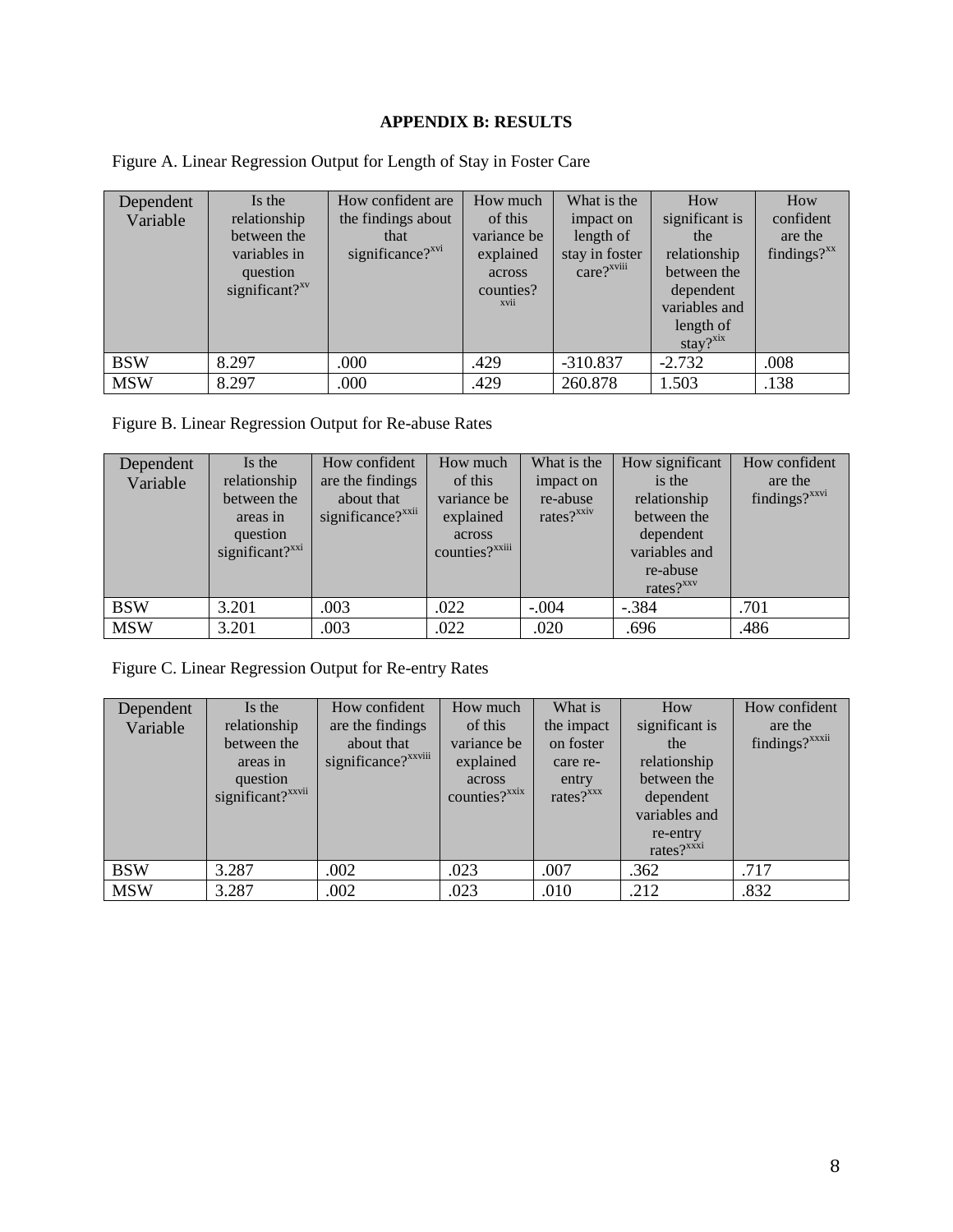#### **APPENDIX C: REFERENCES**

- Barth, R.P. Landsverk, J., Chamberlain, P., Reid, J., Rolls, J., Hurlburt, M., Farmer, E., James, S., McCabe, K., & Kohl, P. (2005). Parent-training programs in child welfare services: Planning for a more evidence-based approach to serving biological parents. *Research on Social Work Practice*, 15, 353-371.
- Barth, R.P, Lloyd, E. C., Christ, S.L., Chapman, M.V. & Dickerson, N.S. (2008). Child welfare worker characteristics and job satisfaction: A national study. *Social Work*, 53(3), 199- 209.
- Berger, L.M., Slack, K.S., Waldfogel, J. & Bruch, S.K. (2010). Caseworker-perceived caregiver substance abuse and child protective services outcomes. *Child Maltreatment*, 15, 199-210.

Children Defense Fund, n.d. Retrieved at[: http://www.childrensdefense.org/](http://www.childrensdefense.org/)

Child Welfare Information Gateway, n.d. Retrieved at:

[http://www.childwelfare.gov/systemwide/laws\\_policies/state/index.cfm?event=stateStatutes.showSearchF](http://www.childwelfare.gov/systemwide/laws_policies/state/index.cfm?event=stateStatutes.showSearchForm) [orm](http://www.childwelfare.gov/systemwide/laws_policies/state/index.cfm?event=stateStatutes.showSearchForm)

Duncan, D.F., Kum, H.C., Flair, K.A., Stewart, C.J., and Weigensberg, E.C. (2009). *NC Child Welfare Program.* Retrieved November 30, 2010, from University of North Carolina at Chapel Hill Jordan Institute for Families website. URL:<http://ssw.unc.edu/cw/>

- Collins, M.E., Amodeo, M. & Clay, Cassandra. (2007). Training as a factor in policy implementation: Lessons from a national evaluation of child welfare training. *Children and Youth Services Review*, 29, 1487-1502.
- Hughes, R.C. (2006). B.A.s are B.S in child welfare: Did anybody learn anything? *Research on Social Work Practice*, 16, 434-437.
- Mallon, G.P. (2010). Safety, permanency, and well-being revisited. *Child Welfare*, 89(3), 5-8.
- Myers, J.E.B., Berliner, L. Briere, J., Hendrix, C.T., Jenny, C., and Reid, T.A. (2002). *The APSAC Handbook on child maltreatment*. Thousand Oaks: Sage.
- North Carolina Child Welfare Education Collaborative Annual Report, 2007-2008. Retrieved at <http://ssw.unc.edu/cwec/materials/annualReport07-08.pdf>

North Carolina Rural Center, n.d., may be found at: [http://www.ncruralcenter.org/rural-county-ma.html](https://webmail3.isis.unc.edu/mail/services/go.php?url=http%3A%2F%2Fwww.ncruralcenter.org%2Frural-county-ma.html)

North Carolina State Data Center, n.d. may be found at:<http://linc.state.nc.us/>

- Perry, R. (2006). Do social workers make better child welfare workers than non-social workers*? Research on Social Work Practice*, 16, 392-405.
- Perry, R.E. (2006). Education and child welfare supervisor performance: Does a social work degree matter? *Research on Social Work Practice*, 16(6), 591-604.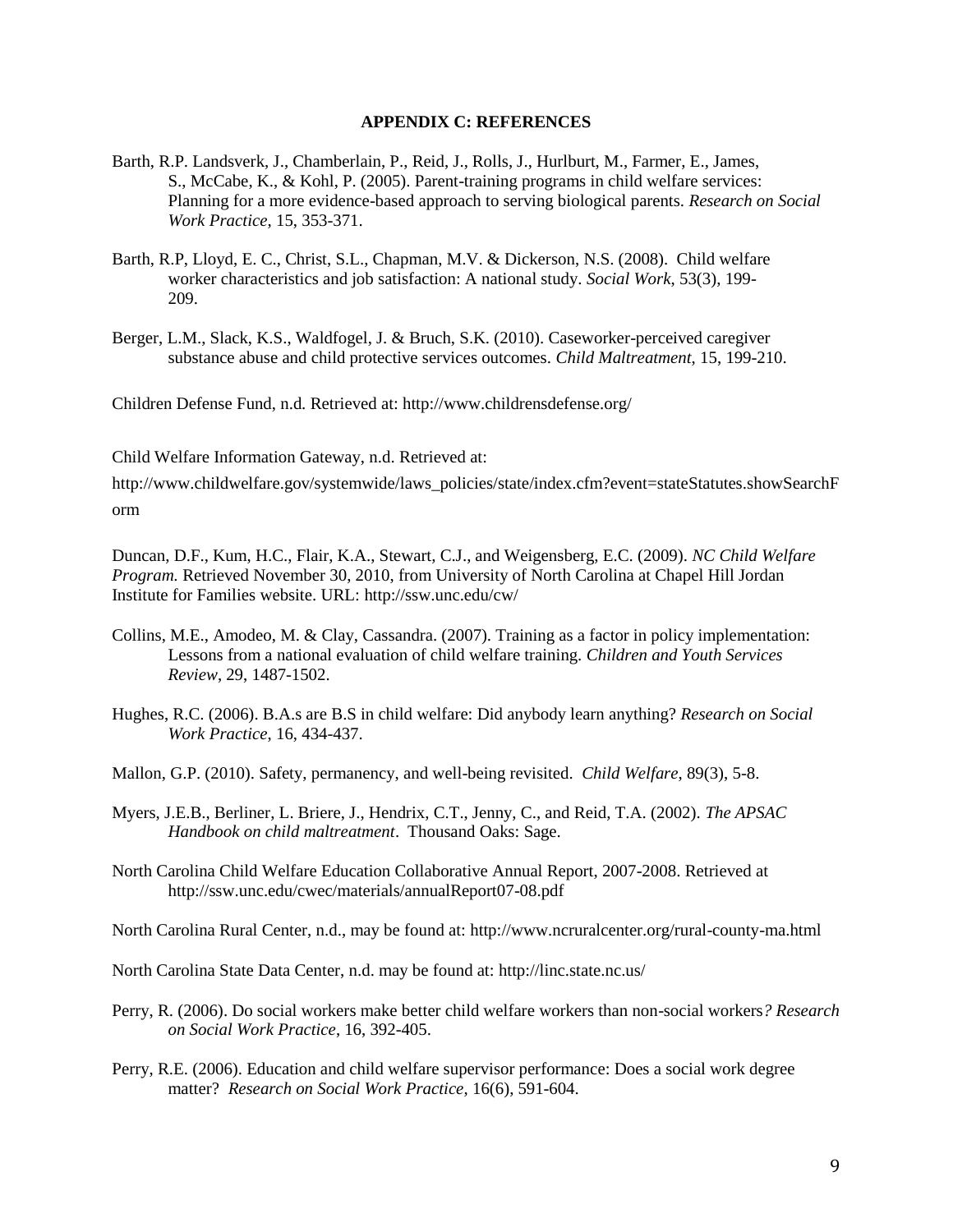- Rittner, B. & Wodarski, J.S. (1999). Differential uses for BSW and MSW educated social workers in child welfare services. *Children and Youth Services Review*, 21(3), 217-238.
- Ryan, J.P., Garnier, P., Zyphur, M. & Zhai, F. (2006). Investigating the effects of caseworker characteristics in child welfare. *Children and Youth Services Review*, 28(9), 993-1006.
- Trotter, C. (2002). Worker skills and client outcome in child protection. *Child Abuse Review*, 11(1), 38- 50.

U.S. Census Bureau, n.d. Retrieved at: <http://www.census.gov/did/www/saipe/data/statecounty/data/2009.html>

U.S. Department of Health and Human Services, Administration for Children and Families, n.d. Retrieved at[: http://www.acf.hhs.gov](http://www.acf.hhs.gov/)

- U.S. General Accounting Office. (2003, March). *HHS could play a greater role in helping child welfare agencies recruit and retain staff* (GAO-03-357). Washington, DC: Author.
- Yoo, J. (2002). The relationship between organizational variables and client outcomes: A case study in child welfare. *Administration in Social Work*, 26(2), 39-61.
- Zlotnik, J.L. (2006). No simple answers to a complex question: A response to Perry. *Research on Social Work Practice*, 16, 414-416.
- Zlotnik, J.L., Strand, V.C., & Anderson, G.R. (2009). Achieving positive outcomes for children and families: Recruiting and retaining a competent child welfare workforce. *Child Welfare*, 88(5), 7- 21.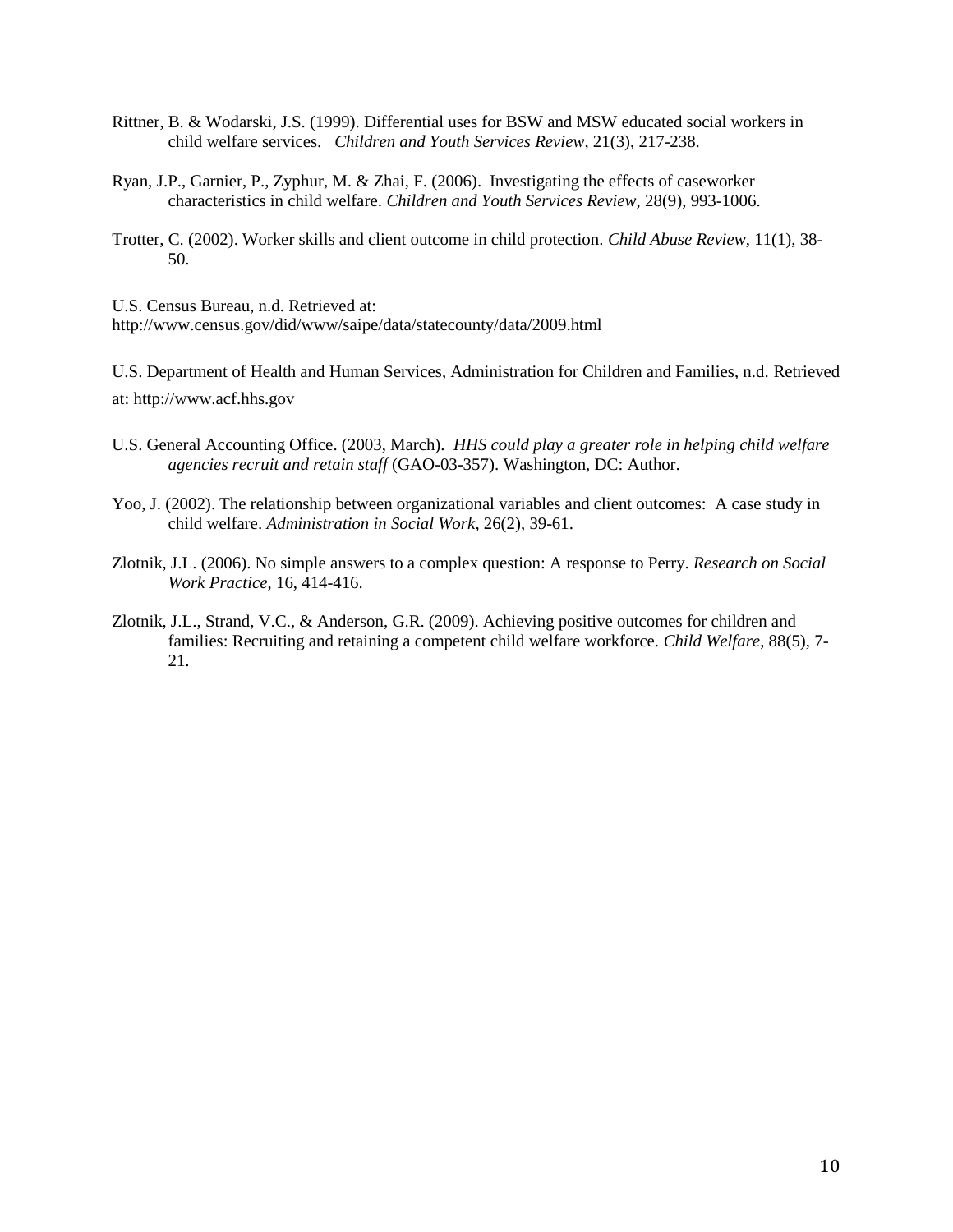## **APPENDIX D: ACKNOWLEDGEMENTS**

I would like to thank my committee members for their support, advice and feedback.

- Maureen Berner, Chair
- Margaret Henderson
- Dan Hudgins

I would also like to thank several School of Social Work Faculty and Staff for their support and assistance in obtaining data and budget information.

- Wanda Reives
- Joy Stewart
- Evelyn Williams

### **THANK YOU**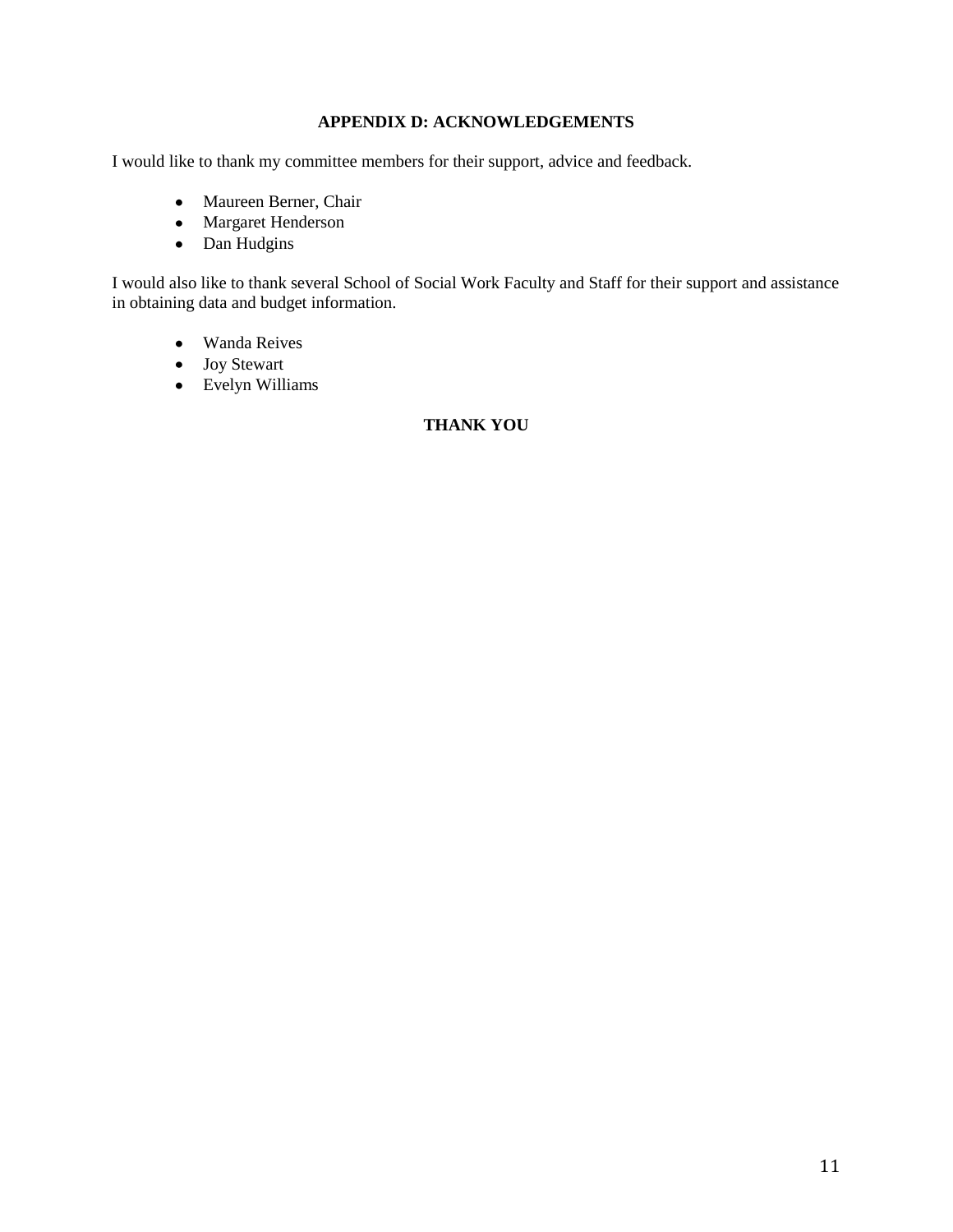#### **APPENDIX E: NOTES**

<sup>v</sup> North Carolina Division of Social Services, n.d.

<sup>vi</sup> The federal government sets the minimum standards of care and protection of children by caregivers and each State has the authority to define abuse and neglect. North Carolina's definitions (General Statutes) for abuse, neglect, caregivers along with standards for reporting are provided in Appendix A <sup>vii</sup> Children Defense Fund, n.d.

viii Jordan Institute for Families, n.d.

viii Jordan Institute for Families, n.d.

<sup>ix</sup> Barth et al., 2008

l

 $x$  Barth, et al., 2008

xi Barth et al, 2008; Rittner, B. and Wodarski, J.S., 1999; U.S. General Accounting Office, 2003; Zlotnik, J.L., 2006;

xii Perry. R., 2006; Perry, R.E., 2006; Hughes, R.C., Zlotnik, J.L., Strand, V.C. & Anderson, G.R., 2009 xiii Zlotnik, J.L., 2006

xiv Zlotnik, J.L., 2006

<sup>xv</sup> This figure corresponds with the F value obtained from the linear regression for length of stay in foster care using SPSS software

<sup>xvi</sup> This figure corresponds with significance of the F value obtained from the linear regression for length of stay in foster care using SPSS software

<sup>xvii</sup> This figure corresponds with the adjusted  $R^2$  valued obtained from the linear regression for length of stay in foster care using SPSS software

<sup>xviii</sup> This figure corresponds with the B value obtained from the linear regression for length of stay in foster care using SPSS software

<sup>xix</sup> This figure corresponds with the t value obtained from the linear regression for length of stay in foster care using SPSS software

<sup>xx</sup> This figure corresponds with the significance of the t value obtained from the linear regression for length of stay in foster care using SPSS software

<sup>xxi</sup> This figure corresponds with F value obtained from the linear regression for re-abuse rates using SPSS software

<sup>xxii</sup> This figure corresponds with the significance of the F value obtained from the linear regression for reabuse rates using SPSS software

<sup>xxiii</sup> This figure corresponds with adjusted  $R^2$  valued obtained from the linear regression for re-abuse rates using SPSS software

<sup>xxiv</sup> This figure corresponds with the B value obtained from the linear regression for re-abuse rates using SPSS software

xxv This figure corresponds with t value obtained from the linear regression for re-abuse rates using SPSS software

<sup>xxvi</sup> This figure corresponds with the significance of the t value obtained from the linear regression for reabuse rates using SPSS software

<sup>xxvii</sup> This figure corresponds with F value obtained from the linear regression for re-entry rates using SPSS software

xxviii This figure corresponds with the significance of the F value obtained from the linear regression for re-entry rates using SPSS software

<sup>&</sup>lt;sup>i</sup> U.S. General Accounting Office, 2003

ii U.S. Department of Health and Human Services Administration for Children and Families, n.d.

iii Child Welfare Information Gateway, n.d.

iv Ryan, J.P., Garnier, P., Zyphur, M. & Zhai, Fuhua., 2006